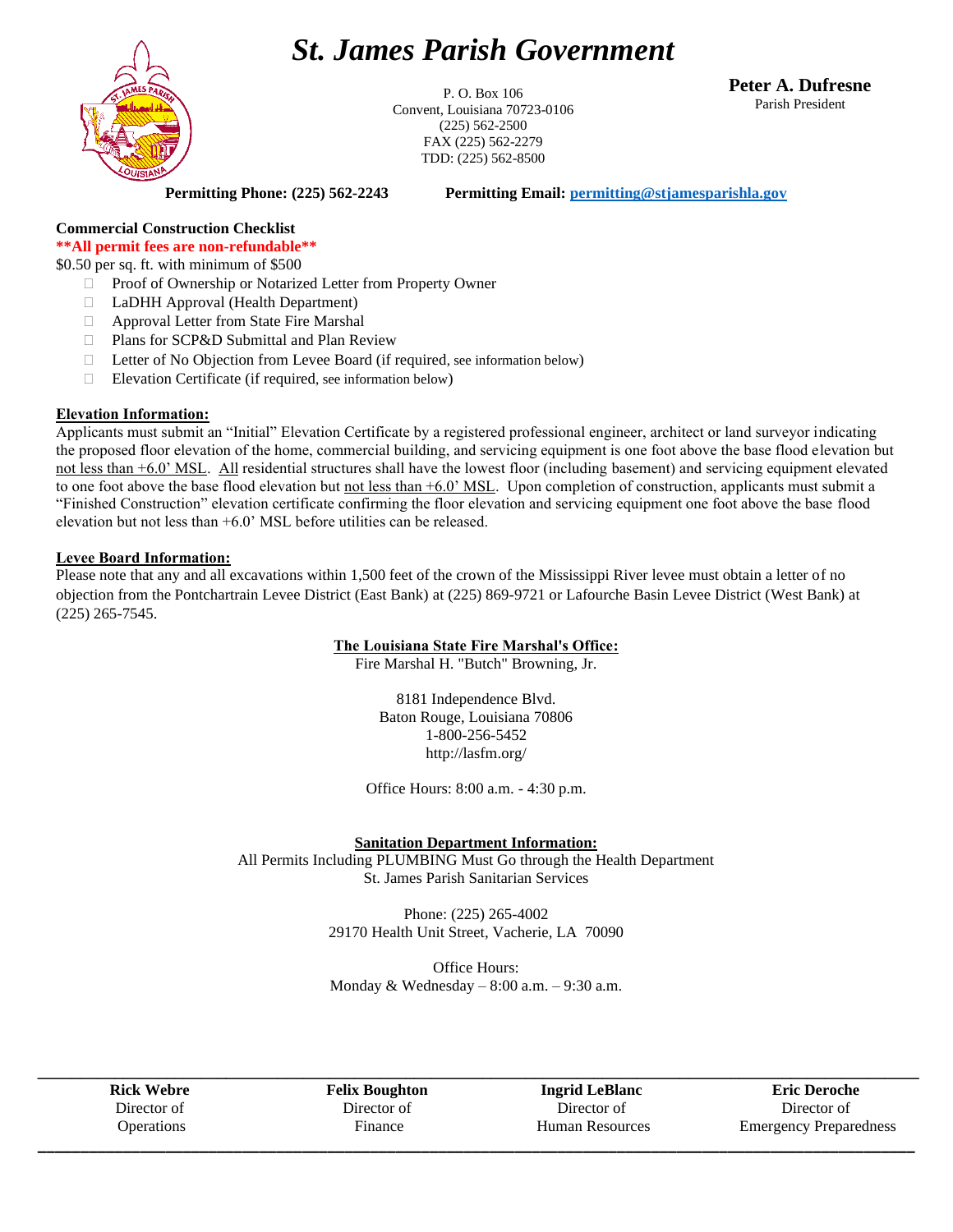| <b>Permitting Department</b>                                    |                                 | FOR OFFICE USE ONLY                     |  |  |
|-----------------------------------------------------------------|---------------------------------|-----------------------------------------|--|--|
| <b>New Commercial</b>                                           |                                 | DATE RECEIVED: _____________            |  |  |
| <b>Addition</b><br><b>Circle One: Construction</b><br>Accessory | Renovation                      | <b>PERMIT #:</b> ______________________ |  |  |
|                                                                 |                                 |                                         |  |  |
| (STREET)                                                        |                                 | (CITY, STATE)<br>(ZIP)                  |  |  |
|                                                                 | PROPERTY OWNER'S INFORMATION    |                                         |  |  |
|                                                                 |                                 |                                         |  |  |
|                                                                 |                                 |                                         |  |  |
|                                                                 |                                 |                                         |  |  |
|                                                                 | <b>APPLICANT'S INFORMATION</b>  |                                         |  |  |
|                                                                 |                                 |                                         |  |  |
|                                                                 |                                 |                                         |  |  |
|                                                                 |                                 |                                         |  |  |
|                                                                 | <b>CONTRACTOR'S INFORMATION</b> |                                         |  |  |
|                                                                 |                                 |                                         |  |  |
|                                                                 |                                 |                                         |  |  |
|                                                                 |                                 |                                         |  |  |
|                                                                 |                                 |                                         |  |  |
|                                                                 |                                 |                                         |  |  |
|                                                                 |                                 | $CR#$ :                                 |  |  |
|                                                                 | STATE LIC#:                     |                                         |  |  |
| PROJECT DESCRIPTION:                                            |                                 |                                         |  |  |
|                                                                 |                                 |                                         |  |  |
|                                                                 |                                 |                                         |  |  |
|                                                                 |                                 |                                         |  |  |
|                                                                 |                                 |                                         |  |  |

5800 Highway 44 Phone: (225) 562-2243<br>P.O. Box 106 Email: permitting @stjar Email: permitting@stjamesparishla.gov